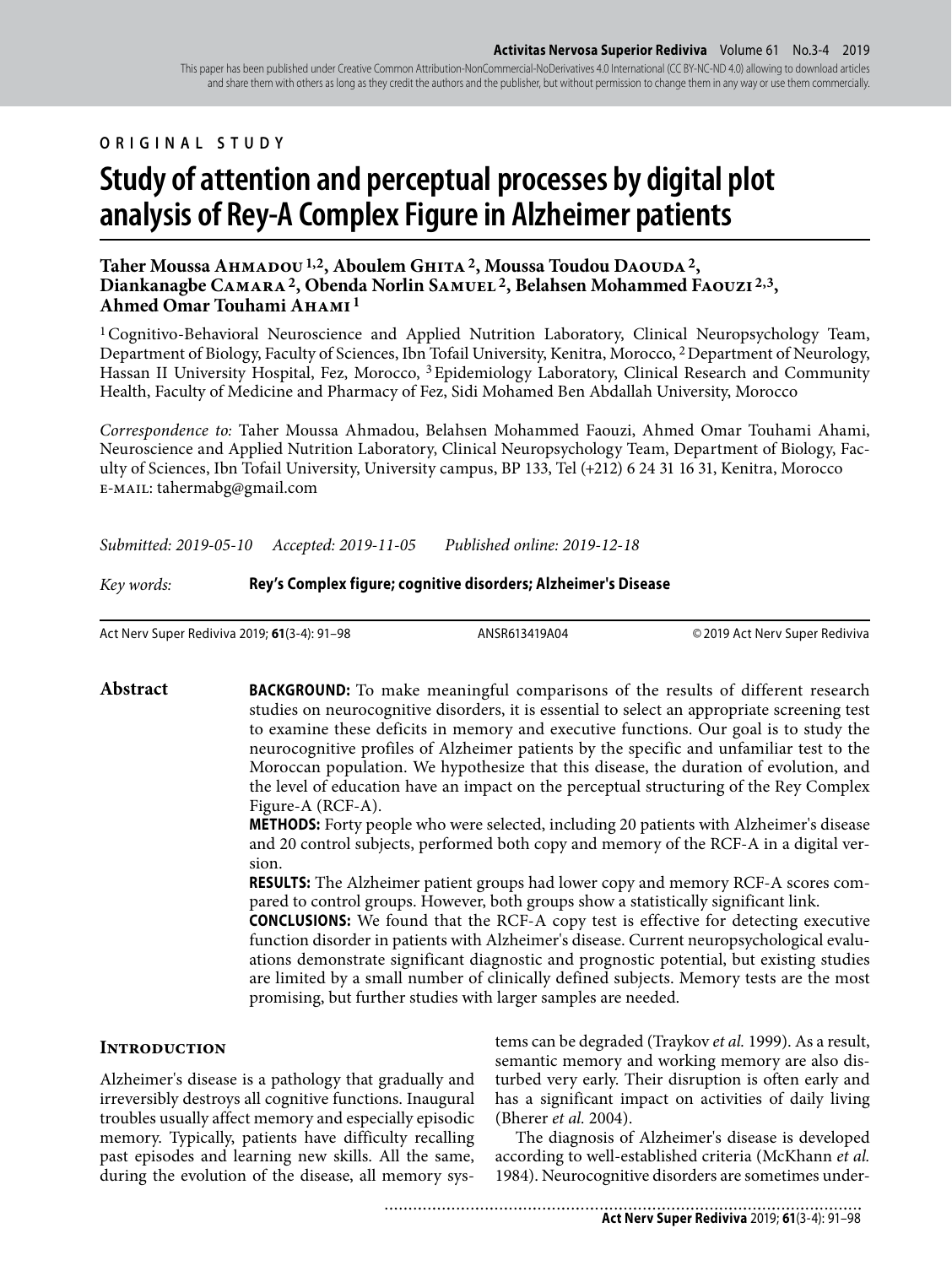diagnosed and are characterized by impaired executive functions such as visual-constrictive, perceptual, spatial, mnemic, attention and planning abilities. These disorders have the effect of altering the health and quality of life of Alzheimer patients. In Africa and particularly in Morocco, no studies have been published on the screening of neurocognitive disorders in Alzheimer patients by computerized recording of the digital plot of Rey Complex (RCF-A).

Developed by André Rey in 1941, the RCF-A is composed of 18 elements hierarchically organized into three levels (Figure 1): the global shape (large rectangle), the external units (square, cross, triangle, diamond) and the elements integrated into the overall shape (line with different orientation, diagonal, circle with 3 small dots, etc.). The RCF-A is a test used in clinical psychology, school of psychology and neuropsychology to evaluate in a subject, the abilities of visual-constrictive, spatial, mnemic, nonverbal memory, attention and working memory as well as hierarchical planning and organizational capabilities (Baddeley 1993, Pickering 2001).

The main objective of this research is to screen neurocognitive function disorders in patients with Alzheimer's disease and to explore the impact of Alzheimer's on executive functions, such as visual-constructive, spatial problems and mnemic. For that we compare the achievements of the RCF-A of two groups by the computerized recording of the digital plot, it allows to analyze in a very fine way the realization of the RCF-A and the type of perceptive organization.

# **Materials and methods**

# *Study location and population*

The study was conducted between June 2016 and December 2017, done at the Neurology Department of Hassan II University Hospital in Fes (Morocco). It included 40 people from the Moroccan population among which 20 are Alzheimer subjects and 20 control subjects. All patients signed informed consent to participate in this study.

The patients were classified into 3 classes of education level (illiterate, primary, high school / university). For each patient, a questionnaire was filled in regarding to their socio-demographic and clinical data: age, sex, duration of disease progression and clinical signs.

# *Data collection*

For the evaluation of the neurocognitive functions of the patients and control subjects included in the study, we used the Rey type complex (RCF) type A test.

The FCR-A test is done in 2 steps, a copy phase and a reproduction phase.

The first step corresponds to the copy phase, i.e the model is presented horizontally to the subject and must be clearly visible and we ask him to copy this drawing. The patient schematizes the figure while looking at the model. The second step corresponds to the reproduction phase of the figure. The patient is asked to try to reproduce the figure even if it seems difficult without any support model.

For the collection of plots, we used the method of Wallon and Mesmin (2002) which consists of the patient making his digital plot on a paper CREDAGE10 A4 format using an electronic pen system ''Anoto'' which records the dynamics of the lines as a sequence of x and y coordinates as well as instantaneous pressures. The data is then transferred to a computer and analyzed by the ELIAN software (Expert Line Information Analyzer) which displays the dynamics of the patient's layout on the screen. Thus, the software classifies patients according to their digital layout into normal subjects, to be monitored and pathological subjects, that is to say with executive disorders.

# *Inclusion of subjects*

The patients included in this study are all patients with Alzheimer's disease of all ages, schooled or not, regardless of gender and origin. Table II details the socio-demographic and clinical characteristics. Patients (subjects) unable to write and express themselves were not included in the study as they were visually impaired. The choices of the control subjects and the patients are homogeneous, all the subjects signed a consent.

# *Automatic scoring procedure*

The different variables measured in the analysis are summarized in the tables below.

#### **Tab. 1.** the different scores given.

| Criterion                               | <b>Modalities</b>         | <b>Type of</b><br>variable | Interpretation                       |
|-----------------------------------------|---------------------------|----------------------------|--------------------------------------|
| Digital<br>evaluation                   | 0 to 72                   | Ouantitative               | execution                            |
| The type<br>rating                      | Type 1 to 7               | Qualitative                | Perceptual<br>organization<br>method |
| The<br>orientation<br>of the<br>drawing | Vertical or<br>horizontal | Binary                     | Specificity                          |

## *Two (2) rating methods Digital rating*

The Digital rating adapted from Osterrieth's (1944) work by Taylor (1959) is the most common traditional method for assessing the accuracy of realization. The figure is then divided into 18 elements (details), each being noted from 0 to 4:

- Correctly drawn and well placed (4),
- Correctly drawn and misplaced (2),
- Correctly drawn, well placed but imperfect (3),
- Deformed or incomplete and well placed (2),
- Deformed or incomplete and misplaced (1),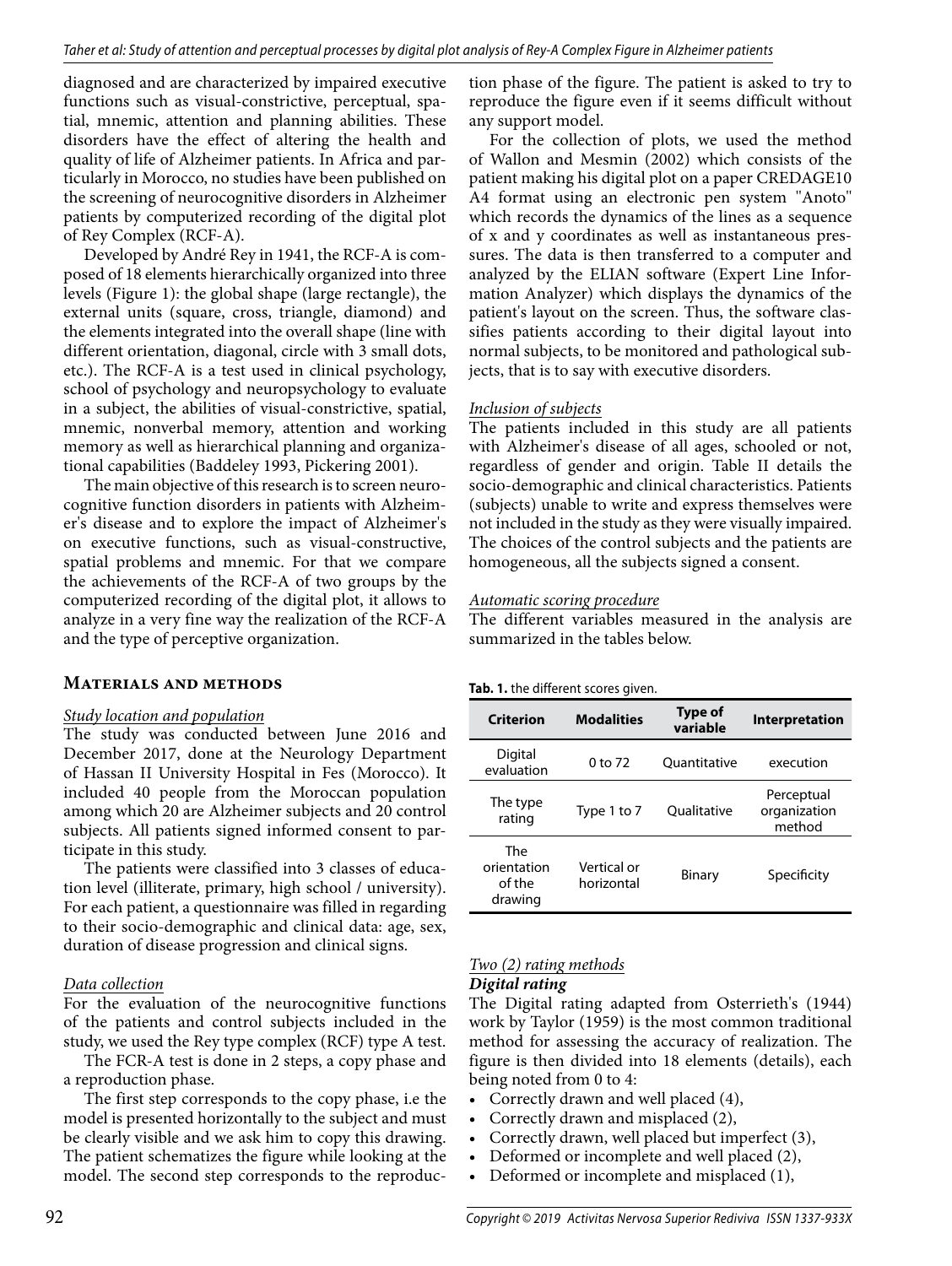

**Fig. 1.** Rey's Complex Figure in 18 Elements. (Mesmin &Walloon 2009)

Unrecognizable or absent (0).

According to the accuracy of the copy, with a total score of 72 points.

## *Rating in types*

The type rating established by Osterrieth (1944) and included in the new test manual (Wallon and Mesmin 2009). Each type is based on a different reproduction order. There are seven types, type1 being the best, type 7 being the worst:

**Type I:** The subject first draws the central rectangle and then the related elements. He identifies, by a visual analysis, the internal structure of the figure and reproduces it by organizing the positioning of the elements with respect to this basic structure. This type requires mental planning that precedes the execution. The execution requires the prospective aiming of the lines and the control of the angles (Benoît Virole 2011).

**Type II:** The subject first draws a peripheral element (often the cross) then draws the central frame and the adjacent elements. He clearly perceives the distinction between the central rectangle and the big upper triangle. The final shape is similar to the model and without the use of colors, nothing finally allows to distinguish a type I from a type II. There has been detection of the internal structure of the figure, and it is used as a control of the execution, but not as a model of execution.

**Type III:** This type is similar to Type II but of lower quality. The strategy of execution is by imitation of the overall contour of the figure by neglecting the analysis of the internal structure. Then, the subject positions the interior elements, sometimes badly positioned.

**Type IV:** The subject first draws a peripheral element then continues by a series of successive elements without referring to either the overall shape contour or the central rectangle. The final shape has element positioning errors. There is no use of an internal gnostic model but a copy by sectors without integration of the internal structure of the figure. It can be accompanied by neglect of sectors.

|           |  |  | Tab. 2. Socio-demographic and clinical data of patients and normal |
|-----------|--|--|--------------------------------------------------------------------|
| subjects. |  |  |                                                                    |

| <b>Variables</b>               | <b>Alzheimer</b><br>Group | <b>Controls</b><br>Group | $\boldsymbol{p}$ |
|--------------------------------|---------------------------|--------------------------|------------------|
|                                | $n = 20$                  | $n = 20$                 |                  |
| Sex                            |                           |                          |                  |
| Male                           | 10 (50 %)                 | 10 (50 %)                | <b>NS</b>        |
| Female                         | 10 (50 %)                 | 10 (50 %)                | <b>NS</b>        |
| Sex-ratio                      | 1,3                       | 1,3                      |                  |
| Age (years)                    |                           |                          |                  |
| Mean                           | $72,8 \pm 8,84$           | $69,20 \pm 7,92$         | <b>NS</b>        |
| Median                         | 72                        | 70                       |                  |
| <b>Extremes</b>                | $57 - 89$                 | $56 - 89$                |                  |
| Laterality                     |                           |                          |                  |
| Right handed                   | 18 (90%)                  | 20 (100%)                | <b>NS</b>        |
| Left handed                    | 2(10%)                    | 0                        |                  |
| Academic level                 |                           |                          |                  |
| illiterate                     | 6(30%)                    | 6(30%)                   |                  |
| Primary                        | 12 (60%)                  | 12 (60%)                 |                  |
| High school or /<br>university | 2 (10%)                   | 2 (10%)                  |                  |
| Duration of evolution (year)   |                           |                          |                  |
| Mean                           | $2,7 \pm 1,21$            | <b>NA</b>                | <b>NA</b>        |
| Median                         | 2,5                       | <b>NA</b>                | <b>NA</b>        |
| <b>Extremes</b>                | $1 - 6$                   | <b>NA</b>                | <b>NA</b>        |
| $[1-3]$                        | 17 (85 %)                 | <b>NA</b>                | <b>NA</b>        |
| $[4-6]$                        | 3(15%)                    | <b>NA</b>                | <b>NA</b>        |

**Type V:** Detail on confused background and are drawn in a disorganized way. We recognize elements of the figure but without any formal global structure.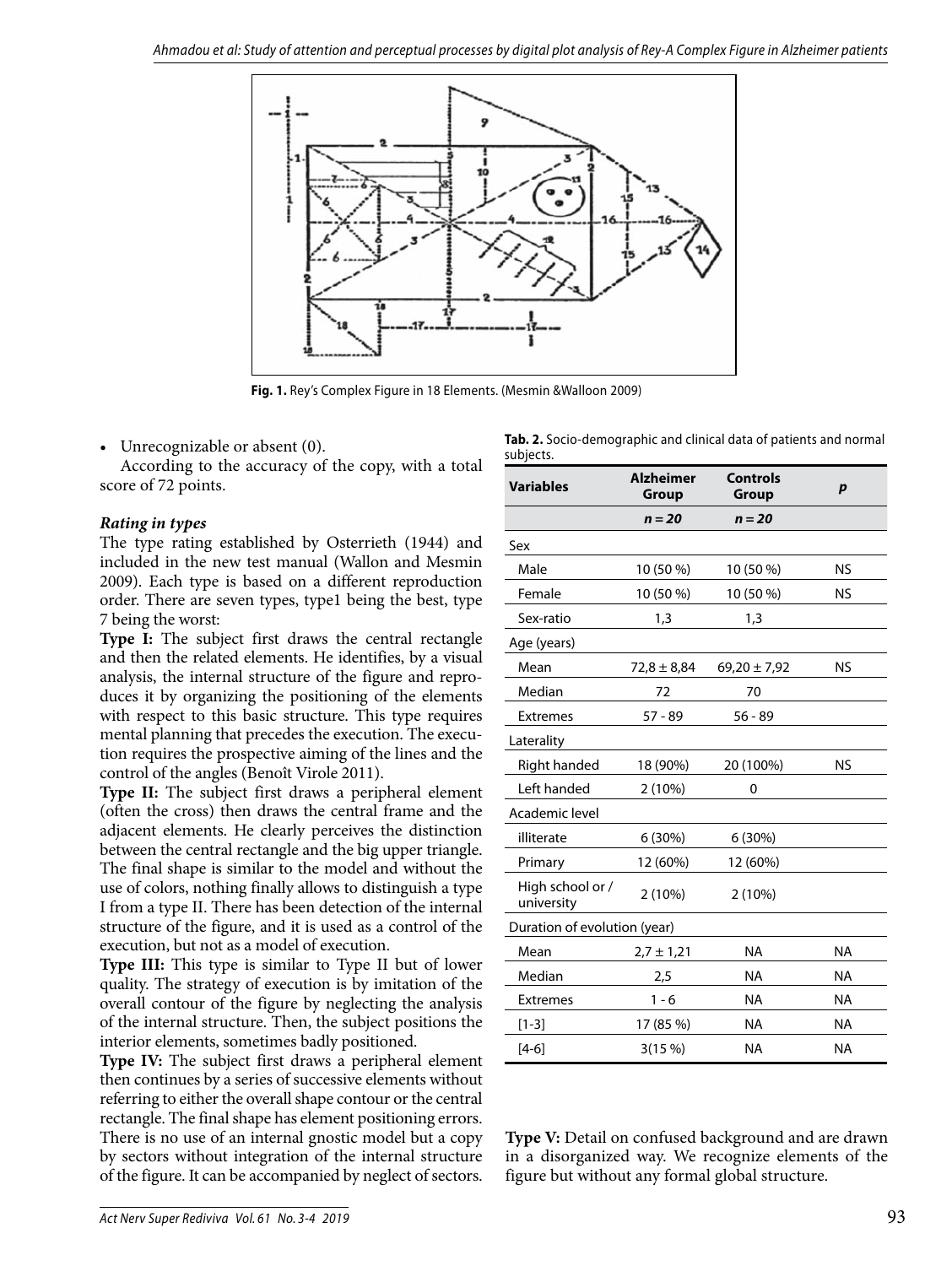**Tab. 3.** Illustrates the clinical signs of Alzheimer's patients collected using a clinical fact sheet

| <b>Clinical signs</b>                             | <b>Alzheimer Case</b> | <b>Controls</b> |
|---------------------------------------------------|-----------------------|-----------------|
| Aphasie                                           | 0                     | ΝA              |
| Agnosie<br>(prosopagnosie)                        | 10 (50%)              | ΝA              |
| Hallucination                                     | 7 (35 %)              | ΝA              |
| Depression (under<br>antidepressant<br>treatment) | 17 (85%)              | NA              |
| Apraxia                                           | 3(5%)                 | ΝA              |
| Agressive                                         | $8(40\%)$             | ΝA              |
| Strolling                                         | 9(45%)                | ΝA              |
| <b>Fall unconscious</b>                           | $6(30\%)$             | ΝA              |
| Concentration disorder<br>(agitation)             | 16 (80 %)             | ΝA              |

 $NA = not applicable  $NS = not significant$$ 

**Tab. 4.** Breakdown by group of the mean scores of the digital evaluation

|                    | <b>Alzheimer</b><br>Group | <b>Controls</b><br>Group |       |
|--------------------|---------------------------|--------------------------|-------|
| RCF-A Score copy   | $10,80 \pm 8,09$          | 40,30±19,50              | 0.000 |
| RCF-A Score memory | $6,85\pm4,74$             | 20,9± 11,24              | 0.000 |

| Tab. 5. Breakdown by group of the mean scores of the digital |  |
|--------------------------------------------------------------|--|
| evaluation                                                   |  |

|        | <b>Illiterate</b> | <b>Primary</b>   | <b>High school</b><br>or/university |
|--------|-------------------|------------------|-------------------------------------|
| Copy   | $7,66 \pm 4,59$   | $11,08 \pm 8,61$ | $18,50 \pm 12,02$                   |
| Memory | $5,83 \pm 2,92$   | $6,83 \pm 5,11$  | $10.0 \pm 8.48$                     |

**Tab. 6.** The mean of the numerical score according to age

|             | <b>Alzheimer Group</b> |                 |  |
|-------------|------------------------|-----------------|--|
| Age class   | Copy                   | <b>Memory</b>   |  |
| $[57 - 66]$ | $11,5 \pm 9,22$        | $7.0 \pm 5.17$  |  |
| $[67-76]$   | $11,00 \pm 6,19$       | $6,66 \pm 3,55$ |  |
| [77-90]     | $10,12 \pm 9,42$       | $6.5 \pm 5.9$   |  |
|             |                        |                 |  |

**Tab. 7.** The mean of the numerical score according to the duration of evolution of the Alzheimer's disease

| <b>Duration</b><br>of<br>evolution | $n = 20%$ | Mean<br>copy        | Mean<br>memory  | p    |
|------------------------------------|-----------|---------------------|-----------------|------|
| $[1-3]$                            | 85%       | $12,23 \pm$<br>7.94 | $7,35 \pm 4,94$ | 0.04 |
| $[4-6]$                            | 25 %      | $2,67 \pm 1,15$     | $2.85 \pm 1$    | 0.72 |

**Type VI:** Reduction to a familiar scheme. The subject reproduces a church, or a fish, a man inside a house (etc.). He fails the abstract gnostic analysis and recovers on a familiar figurative scheme.

**Type VII:** incomplete. The subject draws a few scattered elements, often disjointed or executed in a form of scribbling.

## *Manual evaluation and orientation of the figure*

We rated the orientation of the figure Mesmin (2005), Bossuroy *et al.* (2013): Horizontal (H) and Vertical (V).

#### *Statistical analysis*

In the statistical analysis, patient characteristics are expressed as a percentage for the qualitative variables and as an average  $\pm$  standard deviation for the quantitative variables. Chi-square (Pearson) and Student t tests were used to compare the variables. *p* value <0.05 is considered statistically significant, with a number of degrees of freedom (d.f). The data was analyzed with Excel and the Statistics for Windows Social Science software version 21 (SPSS Inc., Armonk, New York, USA).

# **Results**

## *Digital evaluation*

The results of this study demonstrate that there is a statistically significant difference with the degree of freedom (df) 25.35 between the Alzheimer's patient group and the control group, indicating a net loss of RCF-A accuracy.

The Pearson correlation between the Alzheimer's and control group was  $r = 0.712$  with  $p = 0.000$  in the copy phase. Similarly, the correlation in the memory phase gives  $r = 0.640$  with a  $p = 0.000$ .

*Numeric quotation according to the level of education* In Alzheimer patients the level of education does not have enough impact on the achievement of the RCF-A. We did not compare (verify) both groups and the sample size is small, and homogeneous (low participation rate).

# *Numerical rating according to age*

The result analysis; of the numerical score in the age group of Alzheimer's patients shows a loss of greater accuracy of the RCF-A in older Alzheimer's patients, the older the patient, the RCF-A is less realized and the error will be more.

## *Numerical rating according to the duration of evolution*

At the level of the numerical score according to the duration of evolution in the Alzheimer patient group, a greater loss of the realization (of accuracies) of RCF-A in copy and memory phases in the most advanced stages of the disease.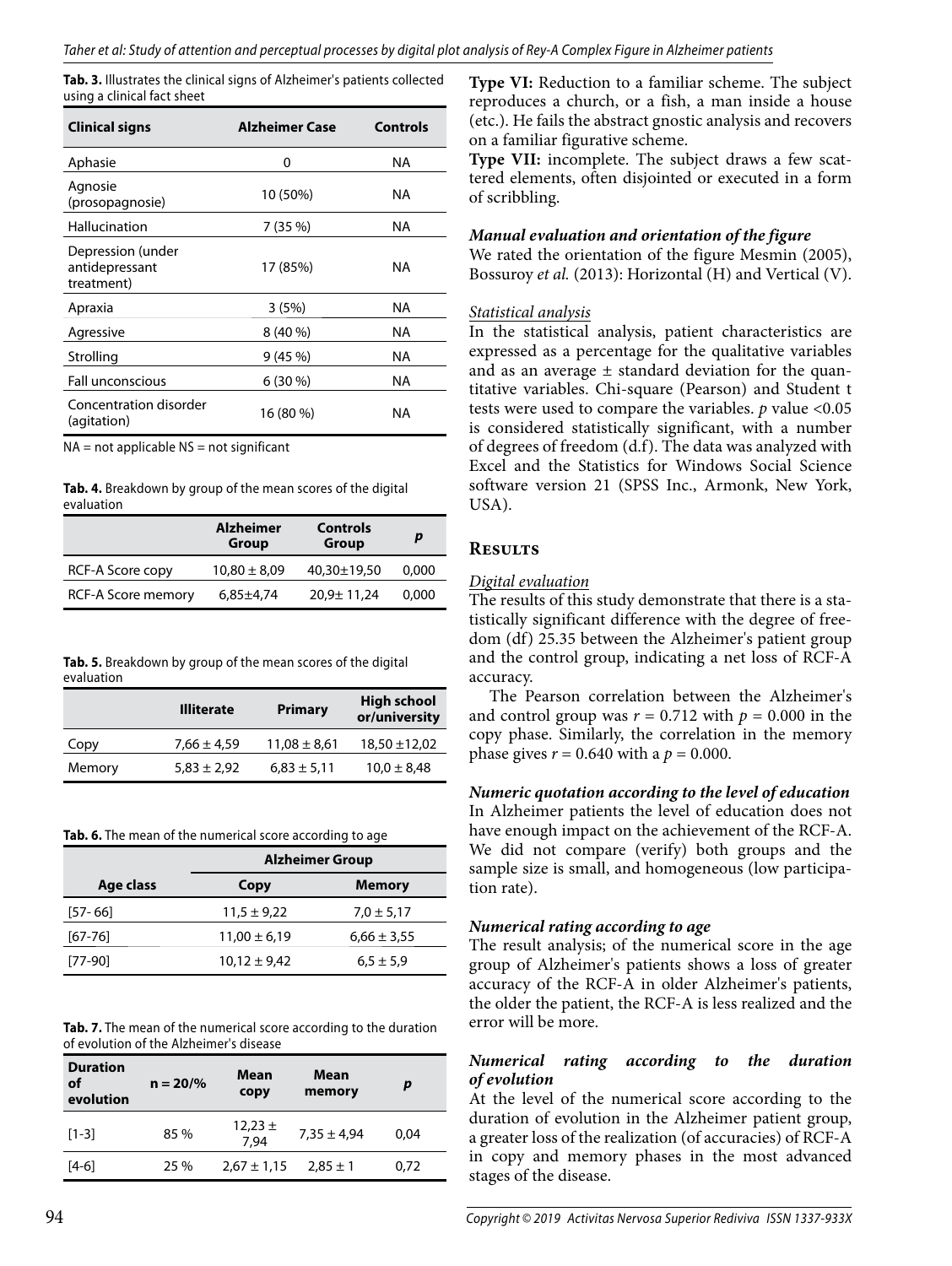

**Fig. 2.** Execution of the type in the copy phase of Alzheimer patients and control subjects

#### *Rating of type*

Distribution in type of realization.

During the realization of the RCF-A strategy in type, Alzheimer patients and control subjects are in the copy phase, we note the absence of types V and VII in control subjects. In addition, types II and III are predominant in the copy phase in control subjects. For types IV, V and VII are the majority in the copy phase in Alzheimer patients. The chi-square test gives a significant p. The Spearman correlation was  $r = -0.700$  with a  $p = 0.000$ in the copy phase.

The strategy of carrying out the RCF-A in type, Alzheimer patients and control subjects in the memory phase, shows us the absence of types V and VII in control subjects. Otherwise, types II and III are predominant in the memory phase in control subjects. For types IV, V and VII are predominant in the memory phase in Alzheimer patients. The chi-square test gives a significant p. Correlation in the memory phase indicates that, *r* = - 0.658 with a *p* 0.000.

## *Orientation*

The analysis of the orientation of the RCF-A, shows a low frequency of the vertical reproduction in the two groups, the majority of the Alzheimer patients and the control subjects having reproduced the vertical figure are older and have a low level of instruction.



**Fig. 3.** Execution of the type in the memory phase of Alzheimer patients and control subjects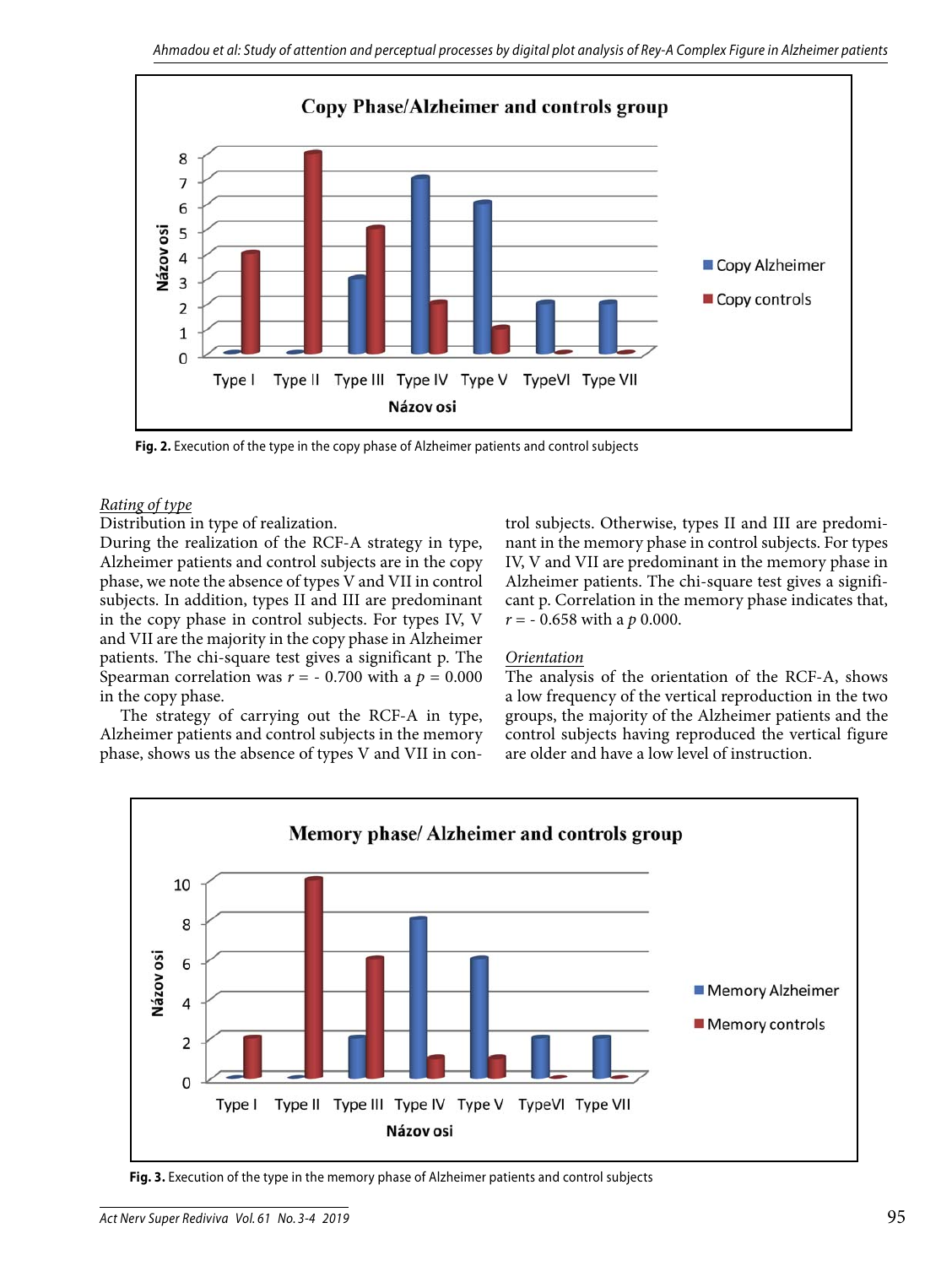| <b>Orientation</b> |   | <b>Alzheimer</b><br><b>Group</b> | <b>Controls</b><br>Group |  |
|--------------------|---|----------------------------------|--------------------------|--|
| Copy Phase         | н | 18 (90%)                         | 18 (90%)                 |  |
|                    | V | 2(10%)                           | 2(10%)                   |  |
| Memory             | н | 19 (95%)                         | 17 (85%)                 |  |
| Phase              | v | 1(5%)                            | 3(15%)                   |  |

#### **Discussion**

We evaluated the neurocognitive disorders related to Alzheimer's disease in Moroccan patients by the use of the RCR-A test in its digital version by comparing them to a control group globally of the same age, sex and the same level of education. It is found that there is indeed a correlation between the two variables, in the copy and memory phase were determined for each group, the strength of the relations was compared. Correlation coefficients are used to quantitatively describe the strength and direction of the relationship between two variables, indicating that changes in one of the variables are proportional to changes in others.

Moreover, the analysis of the digital plots of the RCF-A test in copy and reproduction phase, in our patients, showed a clear loss of accuracy and errors of the RCF-A. This can be explained by concentration disorders, memory disorders, in particular working memory and impaired visuo-constructive and spatial capacities. We note that the working memory allows the maintenance and the active manipulation of the information necessary to carry out the immediate actions. It plays a leading role in the realization of a set of complex cognitive activities including problem solving and language comprehension. An attack of the latter is therefore likely to have major repercussions in different fields of cognitive functioning. The individual complaints commonly reported in the clinic by Alzheimer's patients could evoke such an attack. They report difficulties learning or performing new activities, or complex daily activities. This clinical action was confirmed by the study by Belleville (2009) who formally evaluated the current activities for which patients with Alzheimer's disease had a complaint.

For this purpose, we have used the RCF-A test for self-evaluation of memory, which evaluates many areas of activity, executive functions. In this RCF-A test, people with Alzheimer's disease reported difficulties in reproducing the RCF-A (in the copy and memory phase), but also in activities reflecting a weakening of their working memory or their attention.

According to the study by Kasai *et al.* (2007), who evaluated unilateral spatial neglect (USN) in patients with Alzheimer's disease, confirming the visuo-spatial deficit of these patients. The visual building capacity deficit in these patients was characterized by a reduced ability to draw the RCF-A, compared to healthy elderly subjects. In general, the right parietal lobe dominates the visual attention function, but the temporal sequence of the pathology of Alzheimer's disease has also been established. Thus the hippocampus is rapidly involved, followed by the temporal lobes, the parietal lobes being affected later.

We found that the higher the level of education, the better the accuracy of RCF-A and vice versa. This finding being verified in both groups

(We note that patients with low educational attainment, difficulty with CRF (the task requested) and commit more errors, and age plays an important role in the testing of Rey's complex figure. in our patients with Alzheimer's disease, age-related scoring score declines markedly in older subjects It has been observed that the ability to produce the figure decreases significantly with aging (age).

Ardila and Rosselli (2003), showed in their studies in normal elderly subjects that the Rey-osterrieth complex figure (FCRO) test scores dropped significantly after the age of 65, and especially after 70 years. Scores in the low-educated group are lower, especially among women, indicating that the FCRO may be highly dependent on education, as is often seen with drawing skills tests.

Other normative study by Deregowski (1989) pointed out that visuo-spatial and constructive capaci-



**Fig. 4.** Vertical Reproduction in Copy and Memory of a 78-year-old Alzheimer's Patient



**Fig. 5.** Vertical reproduction in copy and memory of a 59-year-old control subject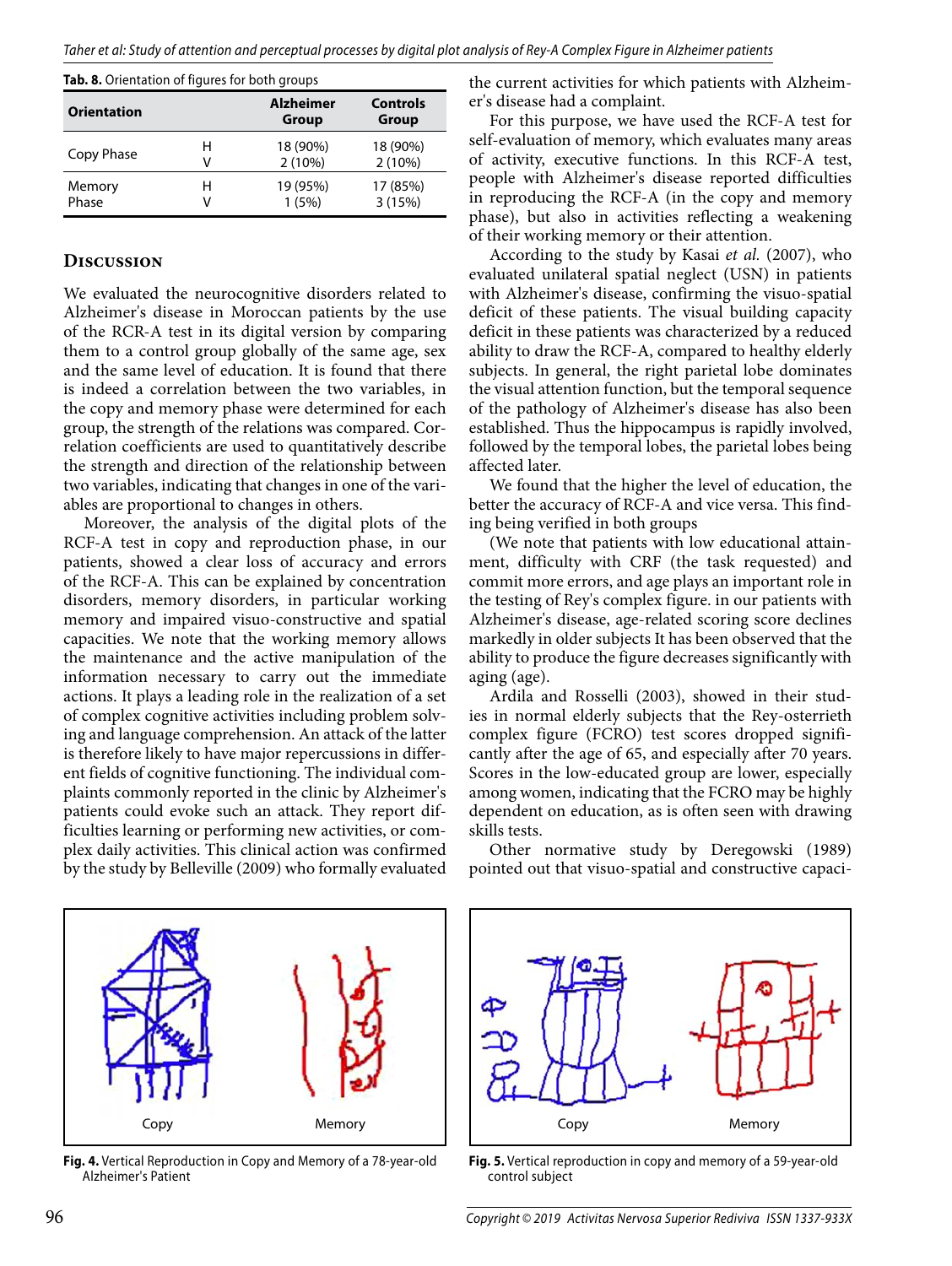ties depend on culture, and this cultural effect is the result of specific training in visuo-spatial skills.

The Ardila *et al.* (1989) study confirms the importance of educational level in interpreting the performance of visuo-spatial, visuo-construction and nonverbal memory tasks. It has been pointed out that cognitive changes during normal and abnormal aging are correlated with educational level (Rosselli & Ardila 1991). The pattern of cognitive decline during normal and abnormal aging is not completely similar in individuals of different levels of education. The level of education has been associated with the severity and even duration of Alzheimer's disease according to the Stern *et al.* (1994, 1995).

The analysis of numerical plots in the group of Alzheimer patients, shows that the advanced stage and / or a longer duration of evolution of the disease, aggravated the loss of accuracy of the realization of the FCR in the copy and memory phase. Elderly patients with a duration of disease progression of more than 3 years are impaired and are not able to perform the figure correctly.

Difficulties in copying and reproducing in an organized way the RCF-A in Alzheimer's patients suggest impaired visual memory and visuo-constructive abilities. The type IV and V majority production strategy in the copy and memory phase led Alzheimer patients to produce poorly detailed figures with low numerical score scores in the memory and copy phase between the Alzheimer's group and controls, subsequently production of type VI and VII minority strategies.

Moreover, the type of embodiment II and III prove better memorization of the figure and a small loss of information during the realization between the copy and memory phase.

Pelati *et al.* (2011), in a retrospective evaluation of patients with dementia, identified a form of confusion (memory distortions) of the FCRO. The cognitive profiles of confabulant and non-confabulant patients were similar, and only graphical confabulation could be predicted by poor semantic fluency performance.

We also note the reproduction of vertical RCF -A is rare and does not show any difference between Alzheimer group and control group. The majority of subjects who reproduce the vertical figure are older, more impaired and have a low level of education.

Indeed, Rey's complex figure reproduction is one of the most widely used clinical neuropsychological procedures for testing visual-spatial, constructive, nonverbal memory, working memory, attention, planning, perception and mnemic.

# **Conclusion**

Indeed, our study demonstrated that, when analyzing the Rey Complex Figure in patients with Alzheimer's disease that neurocognitive performance is impaired in particular executive functions, such as working

memory, and an impaired visual-constructive, spatial, perceptive and memory-related abilities, highlighting the age and duration of disease progression on the realization of the RCF-A. Our results are approved by comparison of two groups, patients and control subjects. In a broader perspective, detailed and qualitative analyzes of the performance of Alzheimer patients in complex and multidimensional neuropsychological tasks, such as RCF-A, are able to provide cognitive information useful to clinicians and researchers. A better characteristic of the neurocognitive profile of each patient may lead the clinician to a diagnostic hypothesis of the early stage of patient evaluation and, from a research point of view, may play an important role in identifying deficits patterns of the cognitive populations. However a study including a larger (large) population of subjects with control group is more necessary to more accurately assess the impact of the disease on the executive functions in Alzheimer patients of the Moroccan population.

*Conflict of interest:* The authors declare no conflict of interest

#### **REFERENCES**

- 1 Ardila A & Rosselli M (2003). Educational Effects on ROCF Performance. https://aalfredoardila.files.wordpress.com
- 2 Ardila A, Rosselli M, Rosas P (1989). Neuropsychological assessment of illiterates. Visuospatial and memory abilities. Brain Cogn. **11**: 147–166.
- 3 Baddeley A (1993). La mémoire humaine: théorie et pratiques. Grenoble: PUG, ISBN 978-2706104718, 539 p.
- 4 Belleville S (2009). La maladie d'Alzheimer: une maladie de la mémoire de travail ? (Alzheimer's disease: a disease of working memory ?) Revue de Neuropsychologie, **1**: 51–58.
- 5 Benoît Virole (2011). Les sept types de réalisation de la figure complexe de Rey. (The seven types of realization of Rey's complex figure) Charielleditions. Available from URL: http://virole. pagesperso-orange.fr/Reytype.pdf.
- 6 Bherer L, Belleville S, Hudon C. (2004). Le déclin des fonctions exécutives au cours du vieillissement normal, dans la maladie d'Alzheimer et dans la démence frontotemporale. [(Executive function deficits in normal aging, Alzheimer's disease, and frontotemporal dementia) (Article in French)]. Psychol Neuropsychiatr Vieil. **2**(3): 181–189.
- 7 Bossuroy M, Wallon P, Falissard B, Moro MR (2013). Contribution a l'étude de la perception des formes géométriques, par comparaison des productions à la figure complexe de Rey d'enfant du Burkina Faso, d'Iran et de France [Contribution to the study of geometricalshape perception, with a comparison of Rey Complex Figure reproductions in Burkina Faso, Iran and France]. ANAE. **25**: 438–445.
- 8 Deregowski JB (1989). Real space and represented space: Crosscultural perspectives. Behav Brain Sci. **12**(1): 51–74.
- 9 Kasai M, Ishizaki J, Meguro K (2007). Alzheimer's patients do not show left unilateral spatial neglect but exhibit peripheral inattention and simplification. Dement Neuropsychol. **1**(4): 374–380.
- 10 McKhann G, Drachman D, Folstein M, Katzman R, Price D, Stadlan EM (1984). Clinical diagnosis of Alzheimer's disease: Report of the NINCDS-ADRDA Work Group under the auspices of Department of Health and Human Services Task Force on Alzheimer's Disease. Neurology. **34**: 939–944.
- 11 Mesmin C & Wallon P (2009). Figures Complexes de Rey A et B Guide d'utilisation et d'interprétation. Paris : Éditons des Centres de Psychologie Appliquée.